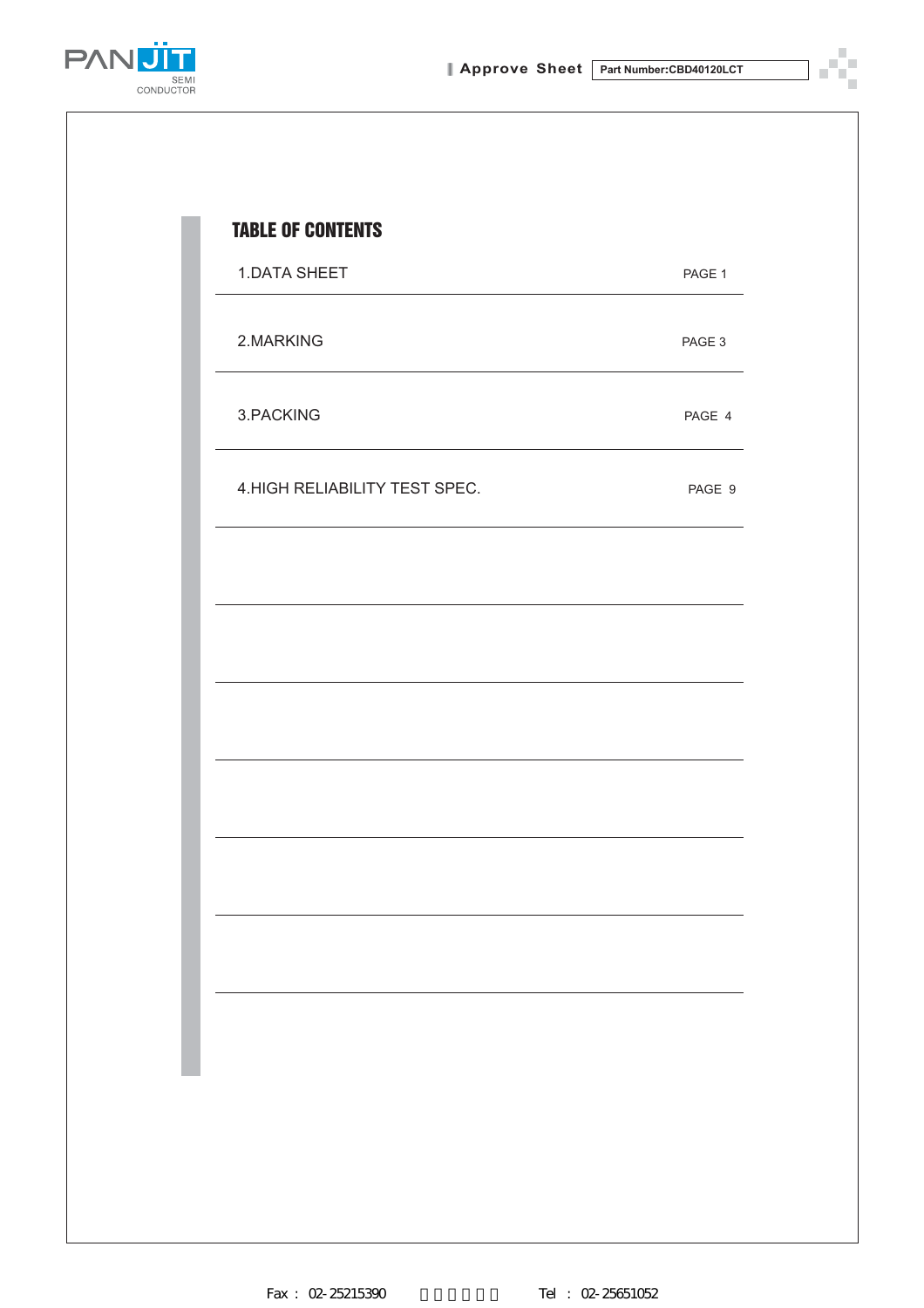**PAN** SEM<br>CONDUCTOR

# **CBD40120LCT**



#### $Unit: inch(mm)$ 0.196(5.00) 0.419(10.66) 0.387(9.85)  $0.163(4.16)$  $0.139(3.55)$ 0.054(1.39) 0.045(1.15)  $0.269(6.85)$ <br> $0.226(5.75)$  $0.624(15.87)$ 0.50(12.7)MIN. 0.624(15.87)  $0.548(13.93)$ 0.548(13.93) 0.115(2.92) 0.080(2.03) 0.50(12.7)MIN.  $0.177(4.5)$ 0.177(4.5) **MAX**  MAX. 0.025(0.65)MAX.  $\circledS$  $0.100(2.54)$  0.100(2.54)  $AC$   $\oplus$ Ô,  $AC$   $\circled{3}$

#### **MAXIMUM RATINGS(TA=25°C unless otherwise noted)**

| <b>PARAMETER</b>                                                                      |                         | <b>SYMBOL</b>        | VALUE           | <b>UNIT</b>    |
|---------------------------------------------------------------------------------------|-------------------------|----------------------|-----------------|----------------|
| Maximum repetitive peak reverse voltage                                               |                         | <b>VRRM</b>          | 120             | $\vee$         |
| Maximum rms voltage                                                                   |                         | <b>VRMS</b>          | 85              | v              |
| Maximum dc blocking voltage                                                           |                         | <b>V<sub>R</sub></b> | 120             | v              |
| Maximum average forward rectified current                                             | per device<br>per diode | F(AV)                | 40<br>20        | A              |
| Peak forward surge current: 8.3ms single half<br>sine-wave superimposed on rated load | per diode               | I FSM                | 250             | A              |
| Typical thermal resistance                                                            | (Note 1)                | R⊛Jc                 | 2.5             | $^{\circ}$ C/W |
| Operating junction temperature range                                                  |                         | T.                   | $-55$ to $+150$ | °C             |
| Storage temperature range                                                             |                         | <b>T</b> stg         | $-55$ to $+150$ | °C             |

Note : 1. Mounted on infinite heatsink.

#### **ELECTRICAL CHARACTERISTICS(TA=25°C unless otherwise noted)**

| <b>PARAMETER</b>                           | SYMBOL     | <b>TEST CONDITIONS</b>             |                                 | MIN.                     | TYP.                          | MAX.                           | <b>UNIT</b>         |
|--------------------------------------------|------------|------------------------------------|---------------------------------|--------------------------|-------------------------------|--------------------------------|---------------------|
| Breakdown voltage per diode                | <b>VBR</b> | $IR=1mA$                           |                                 | 120                      | $\overline{\phantom{a}}$      |                                | v                   |
| Instantaneous forward voltage per<br>diode | <b>VF</b>  | l F=5A<br>$I = 10A$<br>$I = 20A$   | $T_J = 25^{\circ}C$             |                          | 0.59<br>0.7<br>0.8            | 0.85                           | v                   |
|                                            |            | $I = 5A$<br>$I = 10A$<br>$I = 20A$ | $T_J = 125$ °C                  |                          | 0.49<br>0.57<br>0.67          | $\overline{\phantom{a}}$       | v<br>μA<br>μA<br>mA |
|                                            |            | $V_R = 96V$                        |                                 |                          | 6.31                          |                                |                     |
| Reverse current per diode                  | IR         | <b>VR=120V</b>                     | $T_J = 25^{\circ}C$<br>TJ=125°C | $\overline{\phantom{0}}$ | $\overline{\phantom{0}}$<br>9 | 50<br>$\overline{\phantom{a}}$ |                     |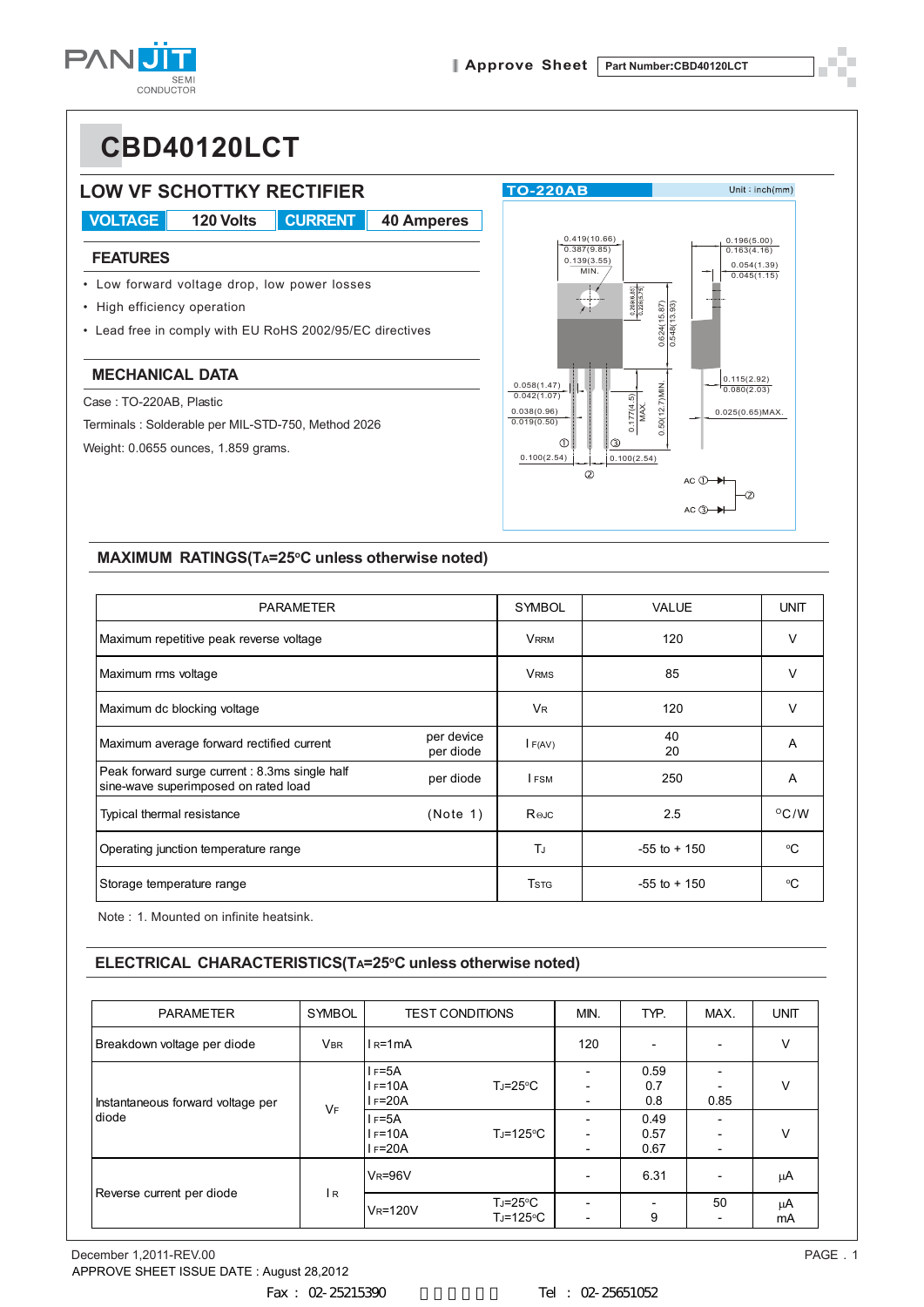

0

5

10

IF, Forward Current (A)

 $\hat{\mathbb{L}}$ 

Forward Current (A)

15

20

**CBD40120LCT** 0 25 50 75 100 125 150  $T_c$ , Case Temperature (°C) **Fig.1 Forward Current Derating Curve Fig.2 Typical Junction Capacitance** 1 10 100 1000 10000 0.1 1 10 100  $V_{\rm R}$ , Reverse Bias Voltage (V) Per Diode<br>
25 50 75 100 125 150<br>  $\overline{Q}$ <br>  $\overline{Q}$ <br>  $\overline{Q}$ <br>  $\overline{Q}$ <br>  $\overline{Q}$ <br>  $\overline{Q}$ <br>  $\overline{Q}$ <br>  $\overline{Q}$ <br>  $\overline{Q}$ <br>  $\overline{Q}$ <br>  $\overline{Q}$ <br>  $\overline{Q}$ <br>  $\overline{Q}$ <br>  $\overline{Q}$ <br>  $\overline{Q}$ <br>  $\overline{Q}$ <br>  $\overline{Q}$ <br>  $\overline{Q}$ <br>  $\overline{Q}$ 



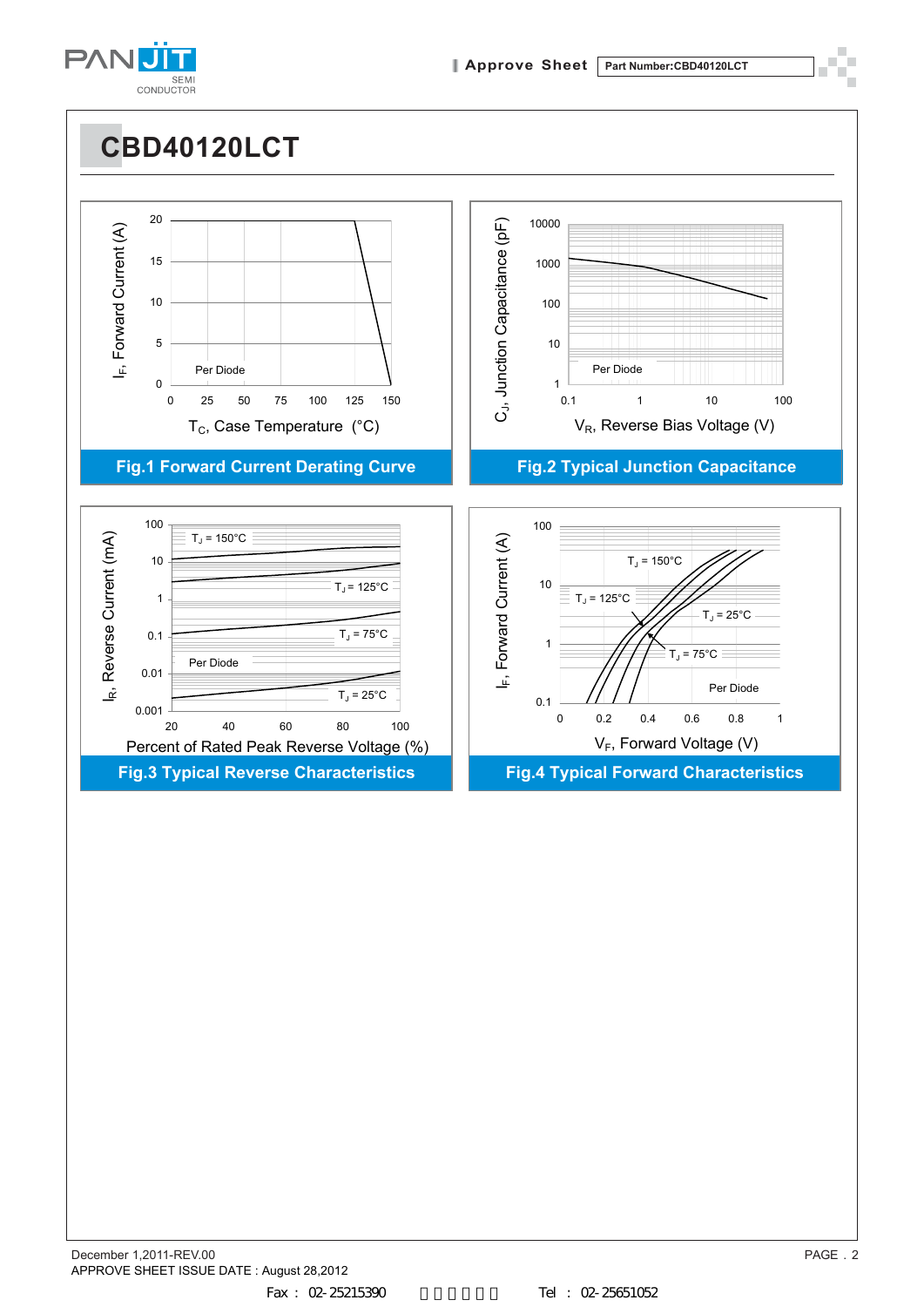

## **CBD40120LCT**

## Disclaimer

- Reproducing and modifying information of the document is prohibited without permission from Panjit International Inc..
- Panjit International Inc. reserves the rights to make changes of the content herein the document anytime without notification. Please refer to our website for the latest document.
- Panjit International Inc. disclaims any and all liability arising out of the application or use of any product including damages incidentally and consequentially occurred.
- Panjit International Inc. does not assume any and all implied warranties, including warranties of fitness for particular purpose, non-infringement and merchantability.
- Applications shown on the herein document are examples of standard use and operation. Customers are responsible in comprehending the suitable use in particular applications. Panjit International Inc. makes no representation or warranty that such applications will be suitable for the specified use without further testing or modification.
- The products shown herein are not designed and authorized for equipments requiring high level of reliability or relating to human life and for any applications concerning life-saving or life-sustaining, such as medical instruments, transportation equipment, aerospace machinery et cetera. Customers using or selling these products for use in such applications do so at their own risk and agree to fully indemnify Panjit International Inc. for any damages resulting from such improper use or sale.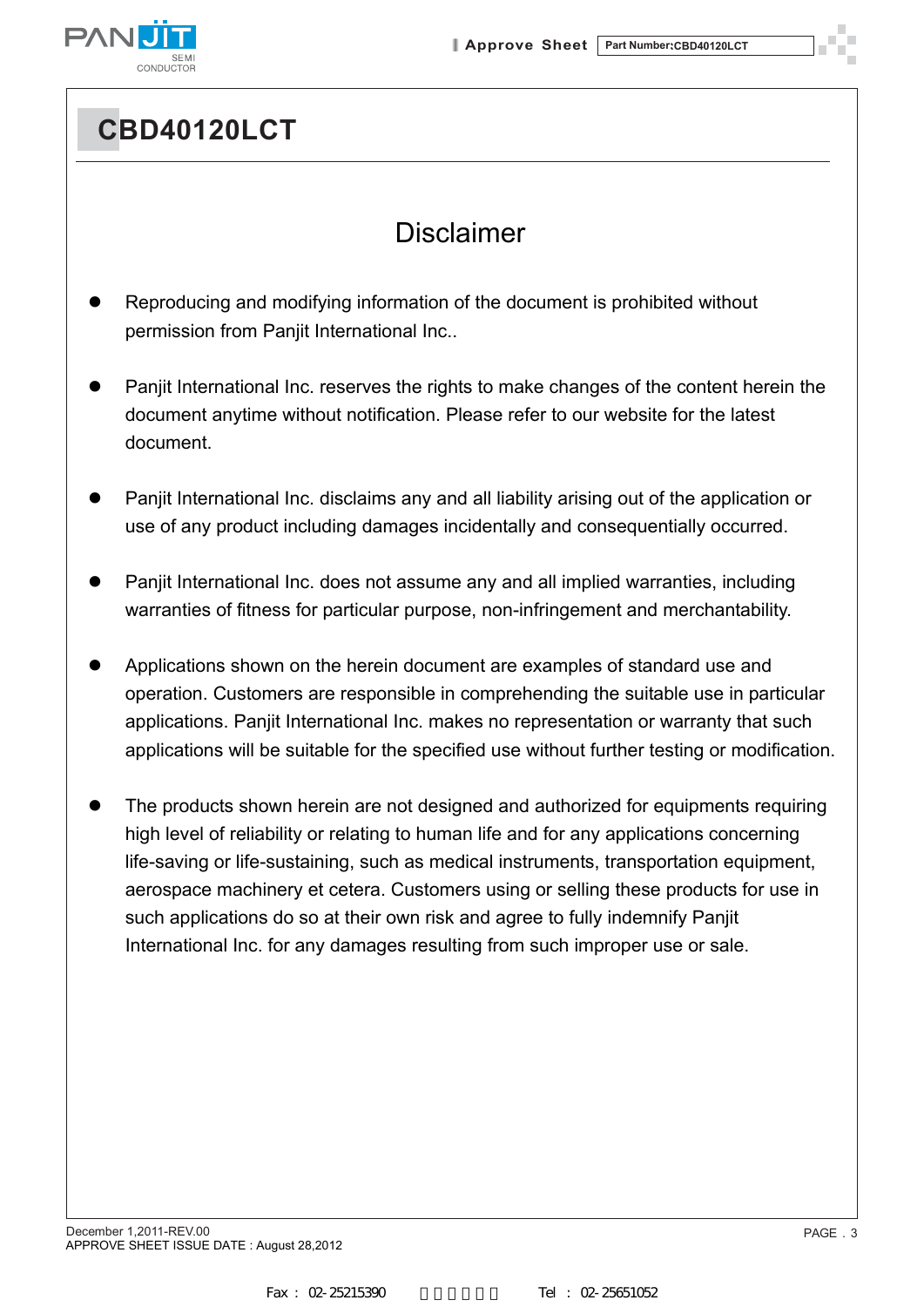

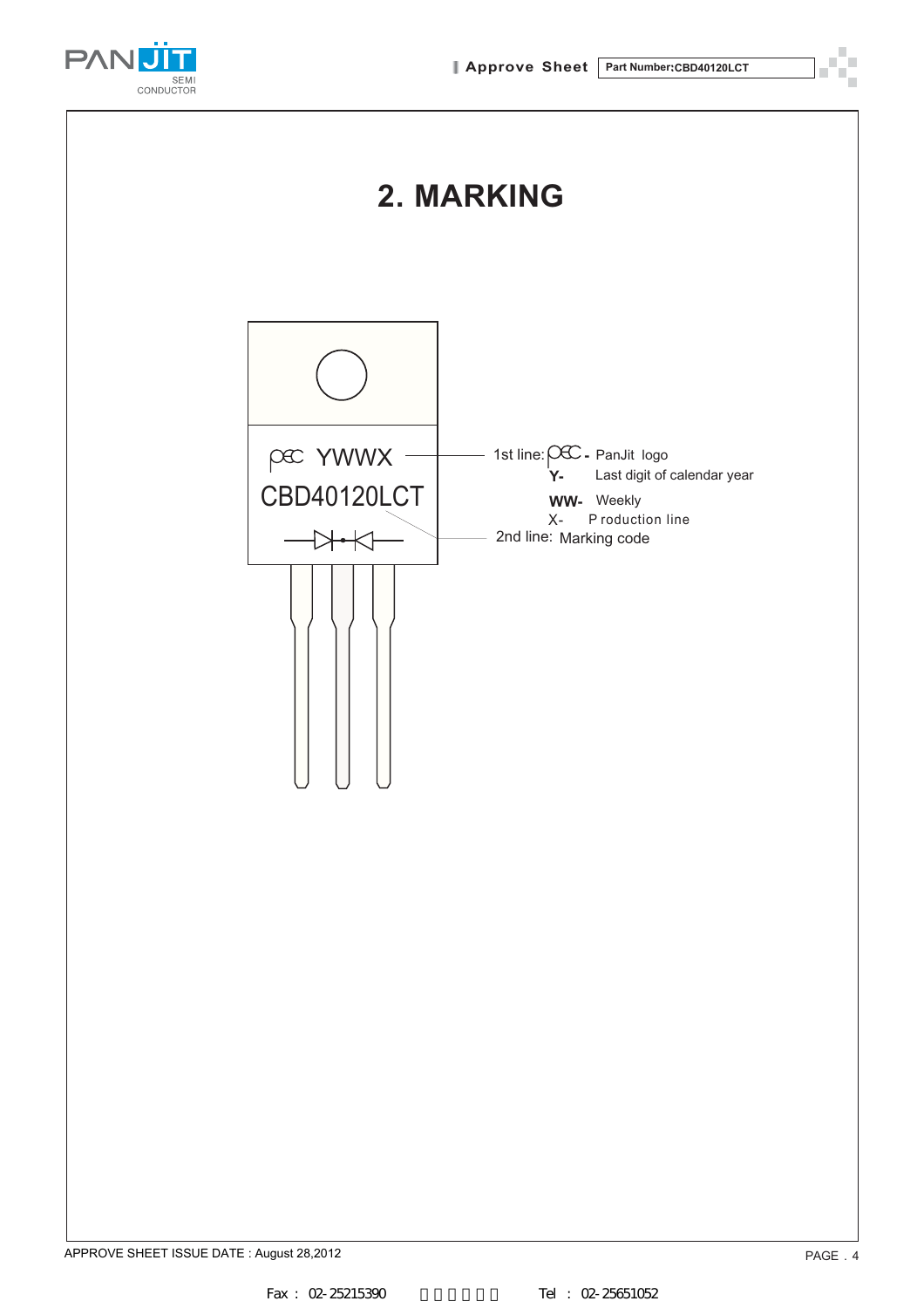



APPROVE SHEET ISSUE DATE : August 28,2012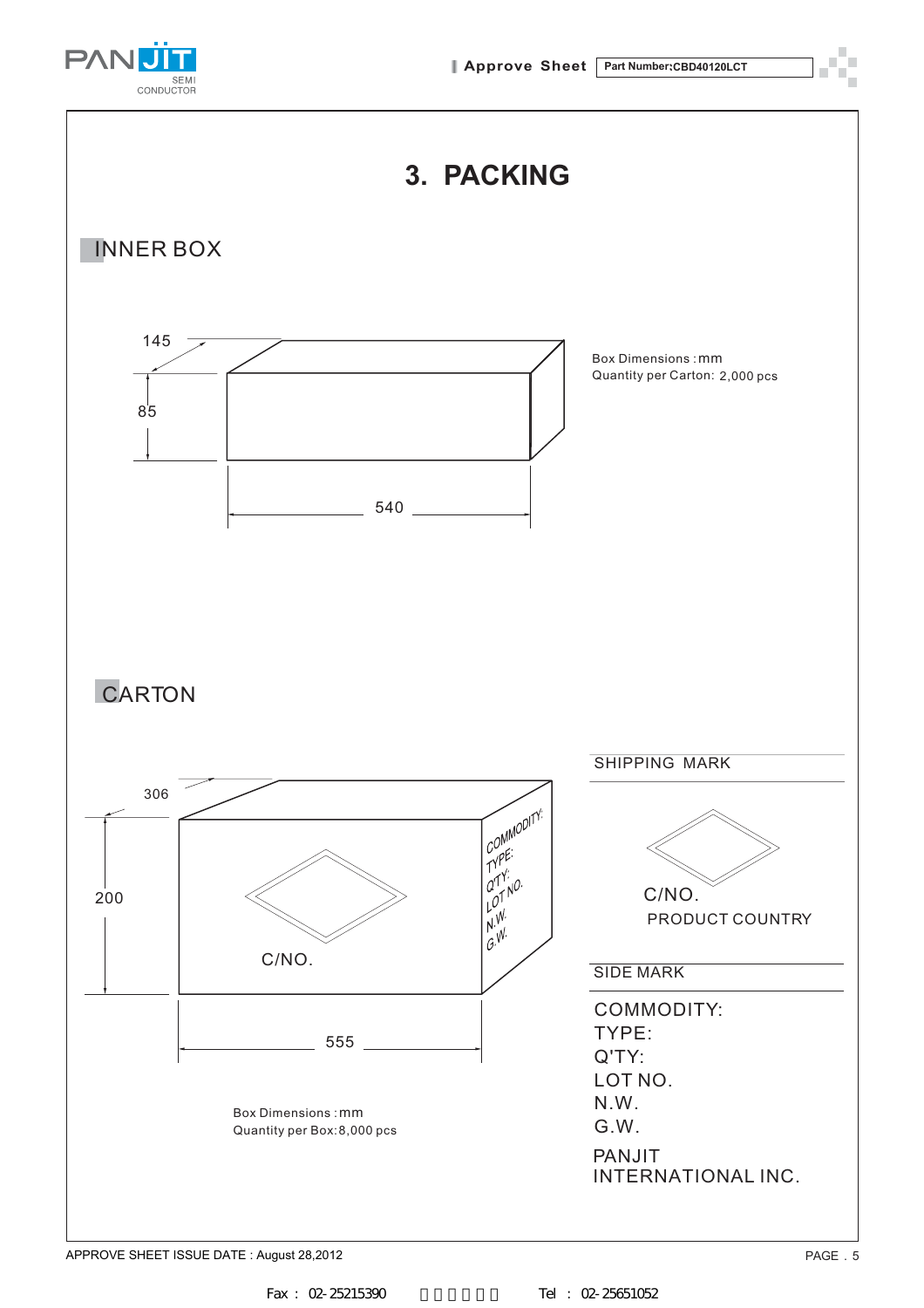

ò,

### **Packing Specifications**

| Package             | Reel<br><b>Size</b> | Reel   | Component<br>Space      | <b>Tape</b><br>Space | Reel<br>Dia | <b>Carton Size</b> | Carton  | Approx.<br><b>Gross Weight</b> |
|---------------------|---------------------|--------|-------------------------|----------------------|-------------|--------------------|---------|--------------------------------|
|                     | (inch)              | (pcs)  | (m/m)                   | (m/m)                | (m/m)       | (m/m)              | (EA)    | (Kg)                           |
|                     |                     |        |                         | <b>Reel Packing</b>  |             |                    |         |                                |
| DFN 2L              | $\overline{7}$      | 8,000  | $\overline{2}$          | $\bf 8$              | 178         | 390 x 270 x 400    | 640,000 | 8.6                            |
| DFN <sub>3L</sub>   | $\overline{7}$      | 8,000  | $\overline{2}$          | 8                    | 178         | 390 x 270 x 400    | 640,000 | 8.6                            |
| <b>DFN 0603</b>     | $\overline{7}$      | 10,000 | $\overline{2}$          | $\bf 8$              | 178         | 390 x 270 x 400    | 800,000 | $\overline{9}$                 |
|                     | 7                   | 3,000  | $\overline{4}$          | 8                    | 178         | 390 x 270 x 400    | 240,000 | 9.9                            |
| SOD-123             | 13                  | 10,000 | $\overline{4}$          | 8                    | 330         | 375 x 360 x 213    | 120,000 | 6.5                            |
|                     | $\overline{7}$      | 3,000  | $\overline{4}$          | $\,8\,$              | 178         | 390 x 270 x 400    | 240,000 | 10.6                           |
| SOD-123FL           | 13                  | 10,000 | $\overline{4}$          | 8                    | 330         | 375 x 360 x 213    | 120,000 | 7.2                            |
|                     | 7                   | 3,000  | $\overline{\mathbf{4}}$ | 8                    | 178         | 390 x 270 x 400    | 240,000 | 12.4                           |
| <b>SOD-123HE</b>    | 13                  | 10,000 | $\overline{\mathbf{4}}$ | 8                    | 330         | 375 x 360 x 213    | 120,000 | 8.1                            |
|                     | $\overline{7}$      | 5,000  | $\overline{4}$          | $\bf 8$              | 178         | 390 x 270 x 400    | 400,000 | 9.4                            |
| SOD-323             | 13                  | 12,000 | $\overline{4}$          | $\bf 8$              | 330         | 375 x 360 x 213    | 144,000 | 5.9                            |
|                     | 7                   | 5,000  | 4                       | 8                    | 178         | 390 x 270 x 400    | 400,000 | 11.9                           |
| SOD-323HE           | 13                  | 12,000 | $\overline{4}$          | 8                    | 178         | 375 x 360 x 213    | 144,000 | 8.3                            |
|                     | $\overline{7}$      | 5,000  | $\overline{4}$          | $\,8\,$              | 178         | 390 x 270 x 400    | 400,000 | 9.1                            |
| SOD-523             | 13                  | 12,000 | $\overline{4}$          | $\,8\,$              | 330         | 375 x 360 x 213    | 144,000 | 5.4                            |
| SOD-723             | 7                   | 8,000  | $\overline{2}$          | 8                    | 178         | 390 x 270 x 400    | 640,000 | 8.5                            |
| SOD-923             | $\overline{7}$      | 8,000  | $\overline{2}$          | $\,8\,$              | 178         | 390 x 270 x 400    | 640,000 | 7.7                            |
|                     | 7                   | 3,000  | $\overline{\mathbf{4}}$ | 8                    | 178         | 390 x 270 x 400    | 240,000 | 9.8                            |
| SOT-23              | 13                  | 12,000 | $\overline{4}$          | 8                    | 330         | 375 x 360 x 213    | 144,000 | $\overline{7}$                 |
| <b>SOT-23 (ESD)</b> | $\overline{7}$      | 3,000  | $\overline{4}$          | $8\phantom{1}$       | 178         | 455 x 270 x 440    | 240,000 | 9.9                            |
|                     | $\overline{7}$      | 3,000  | $\overline{4}$          | 8                    | 178         | 390 x 270 x 400    | 240,000 | 14.5                           |
| SOT-23 5L           | 13                  | 10,000 | $\overline{\mathbf{4}}$ | 8                    | 330         | 375 x 360 x 213    | 120,000 | 7.9                            |
|                     | $\overline{7}$      | 3,000  | $\overline{4}$          | 8                    | 178         | 390 x 270 x 400    | 240,000 | 14.5                           |
| <b>SOT-23 6L</b>    | 13                  | 10,000 | $\overline{4}$          | $\bf 8$              | 330         | 375 x 360 x 213    | 120,000 | 7.9                            |
|                     | $\overline{7}$      | 3,000  | $\overline{4}$          | 8                    | 178         | 390 x 270 x 400    | 240,000 | 7.9                            |
| SOT-323             | 13                  | 12,000 | 4                       | 8                    | 330         | 375 x 360 x 213    | 144,000 | 6.1                            |
| SOT-323 (ESD)       | $\overline{7}$      | 3,000  | $\overline{4}$          | $\bf 8$              | 178         | 455 x 270 x 440    | 240,000 | 9.4                            |
|                     | 7                   | 3,000  | $\overline{\mathbf{4}}$ | 8                    | 178         | 390 x 270 x 400    | 240,000 | 10                             |
| SOT-353             | 13                  | 10,000 | $\overline{4}$          | 8                    | 330         | 375 x 360 x 213    | 120,000 | 7.2                            |
|                     | 7                   | 3,000  | $\overline{4}$          | $\bf 8$              | 178         | 390 x 270 x 400    | 240,000 | 10.2                           |
| <b>SOT-363</b>      | 13                  | 10,000 | $\overline{4}$          | 8                    | 330         | 375 x 360 x 213    | 120,000 | 7.1                            |
| SOT-363 (ESD)       | $\overline{7}$      | 3,000  | $\overline{\mathbf{4}}$ | 8                    | 178         | 455 x 270 x 440    | 240,000 | 10                             |
| <b>SOT-523</b>      | $\overline{7}$      | 4,000  | $\overline{4}$          | $\bf 8$              | 178         | 390 x 270 x 400    | 320,000 | 10                             |
|                     | 7                   | 4,000  | 4                       | 8                    | 178         | 390 x 270 x 400    | 320,000 | 9.4                            |
| SOT-543             | 13                  | 10,000 | 4                       | 8                    | 330         | 375 x 360 x 213    | 120,000 | 5.2                            |
|                     | 7                   | 4,000  | $\overline{4}$          | $\bf 8$              | 178         | 390 x 270 x 400    | 320,000 | 9.4                            |
| SOT-553             | 13                  | 10,000 | 4                       | $\bf 8$              | 330         | 375 x 360 x 213    | 120,000 | 5.2                            |
|                     | $\overline{7}$      | 4,000  | 4                       | 8                    | 178         | 390 x 270 x 400    | 320,000 | 9.4                            |
| SOT-563             | 13                  | 10,000 | 4                       | 8                    | 330         | 375 x 360 x 213    | 120,000 | 5.2                            |

APPROVE SHEET ISSUE DATE : August 28,2012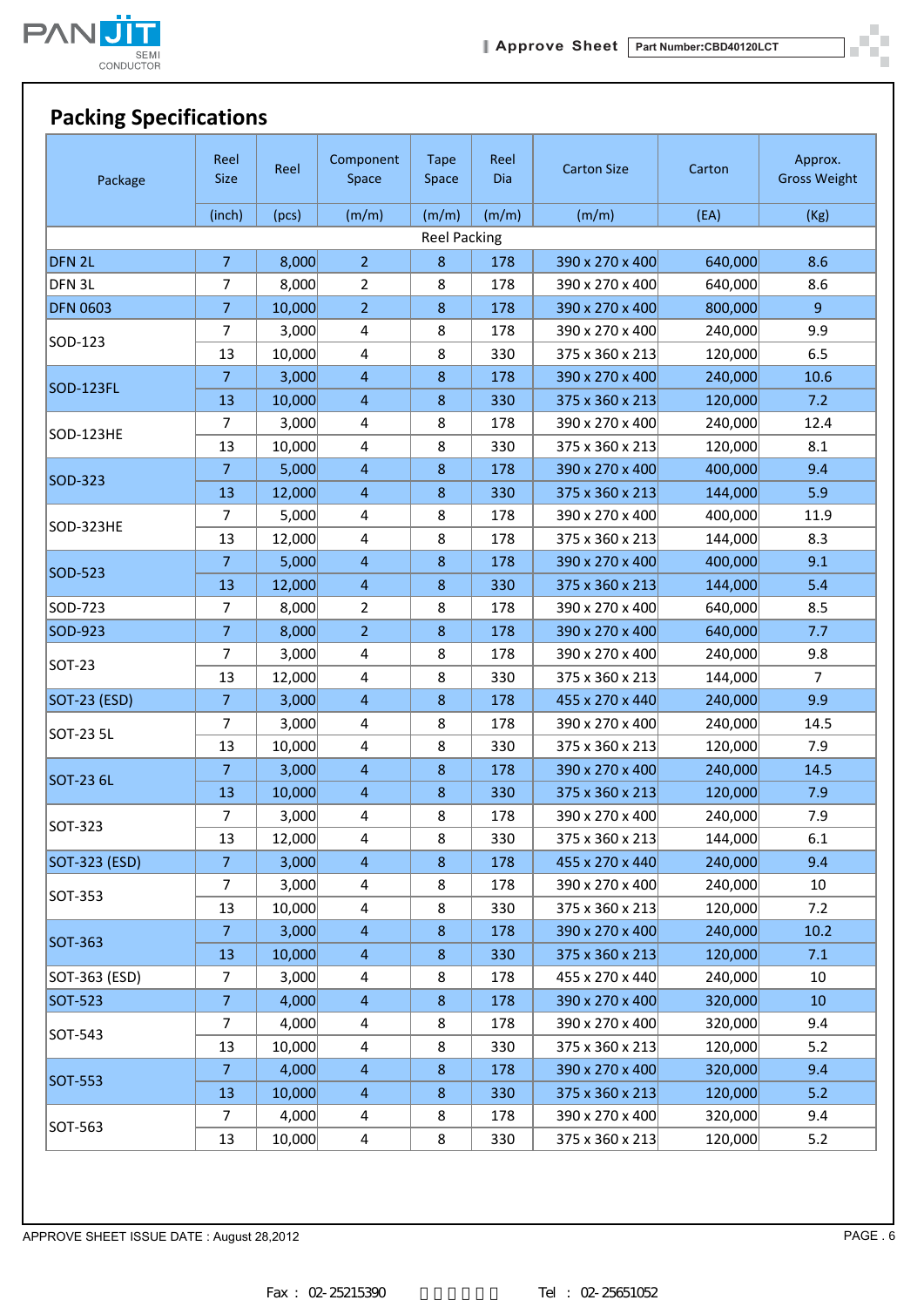

#### **Packing Specifications**

| Package                   | Reel<br><b>Size</b> | Reel   | Component<br>Space | <b>Tape</b><br>Space     | Reel<br><b>Dia</b> | <b>Carton Size</b> | Carton  | Approx.<br><b>Gross Weight</b> |
|---------------------------|---------------------|--------|--------------------|--------------------------|--------------------|--------------------|---------|--------------------------------|
|                           | (inch)              | (pcs)  | (m/m)              | (m/m)                    | (m/m)              | (m/m)              | (EA)    | (Kg)                           |
|                           | <b>Reel Packing</b> |        |                    |                          |                    |                    |         |                                |
| A-405                     | 13                  | 5,000  | 5                  | 52                       | 330                | 340 x 340 x 410    | 25,000  | 7.79                           |
| DO-15                     | 13                  | 4,000  | 5                  | 52                       | 330                | 340 x 340 x 410    | 20,000  | 11.4                           |
| <b>DO-201AD</b>           | 13                  | 1,250  | 10                 | 52                       | 330                | 340 x 340 x 410    | 6,250   | 9.2                            |
| DO-201AE                  | 13                  | 1,250  | 10                 | 52                       | 330                | 340 x 340 x 410    | 6,250   | 9.2                            |
| DO-34                     | 15                  | 10,000 | 5                  | 52                       | 360                | 360 x 360 x 395    | 50,000  | 10.1                           |
| DO-35                     | 15                  | 10,000 | 5                  | 52                       | 360                | 360 x 360 x 395    | 50,000  | 11.2                           |
| DO-41                     | 13                  | 5,000  | 5                  | 52                       | 330                | 340 x 340 x 410    | 25,000  | $11.1\,$                       |
| DO-41G                    | 15                  | 5,000  | 5                  | 52                       | 360                | 360 x 360 x 395    | 25,000  | 10.9                           |
| <b>MDI</b>                | 13                  | 3,000  | $\bf 8$            | 12                       | 330                | 375 x 360 x 390    | 48,000  | 14.7                           |
|                           | $\overline{7}$      | 1,500  | 4                  |                          | 178                | 385 x 380 x 260    | 84,000  | 18.3                           |
| MELF/DL-41                | 13                  | 5,000  | 4                  | $\overline{\phantom{a}}$ | 330                | 360 x 360 x 395    | 100,000 | 23.5                           |
|                           | $\overline{7}$      | 2,500  | $\overline{4}$     |                          | 178                | 385 x 380 x 260    | 200,000 | 9.3                            |
| MICRO-MELF                | 13                  | 10,000 | $\overline{4}$     | Ξ                        | 330                | 360 x 360 x 395    | 200,000 | 11.5                           |
| MINI-MELF/LL-34           | 7                   | 2,500  | 4                  |                          | 178                | 385 x 380 x 260    | 200,000 | 12.7                           |
|                           | 13                  | 10,000 | 4                  | $\overline{\phantom{a}}$ | 330                | 360 x 360 x 395    | 200,000 | 14.6                           |
|                           | $\overline{7}$      | 1,000  | $\bf 8$            | 12                       | 178                | 390 x 240 x 420    | 40,000  | 9.5                            |
| MICRO DIP/TDI             | 13                  | 4,000  | $\bf 8$            | 12                       | 330                | 375 x 360 x 390    | 64,000  | 17                             |
| P-600                     | 13                  | 800    | $10\,$             | 52                       | 330                | 340 x 340 x 410    | 4,000   | 9.9                            |
| <b>QUADRO-MELF</b>        | 13                  | 10,000 | $\overline{4}$     | ÷                        | 330                | 360 x 360 x 395    | 200,000 | 14.9                           |
|                           | $\overline{7}$      | 2,500  | $\overline{4}$     | ÷                        | 178                | 385 x 380 x 260    | 200,000 | 13.3                           |
| $R-1$                     | 13                  | 5,000  | 5.                 | 52                       | 330                | 340 x 340 x 410    | 25,000  | 7.8                            |
| <b>SDIP</b>               | 13                  | 1,500  | 12                 | 16                       | 330                | 375 x 360 x 390    | 21,000  | 14.3                           |
|                           | 7                   | 1,800  | 4                  | 12                       | 178                | 390 x 240 x 420    | 100,800 | 13                             |
| SMA(W)                    | 13                  | 7,500  | 4                  | 12                       | 330                | 355 x 355 x 400    | 150,000 | 20.4                           |
|                           | $\overline{7}$      | 1,800  | $\overline{4}$     | 12                       | 178                | 390 x 240 x 420    | 72,000  | 10                             |
| SMA/DO-214AC              | 13                  | 7,500  | 4                  | 12                       | 330                | 375 x 360 x 390    | 120,000 | 17.4                           |
|                           | 7                   | 3,000  | 4                  | 12                       | 178                | 390 x 240 x 420    | 120,000 | 10.9                           |
| <b>SMAF</b>               | 13                  | 10,000 | 4                  | 12                       | 330                | 375 x 360 x 390    | 160,000 | 17.1                           |
| <b>SMBF</b>               | 13                  | 5,000  | 8                  | 12                       | 330                | 375 x 360 x 390    | 80,000  | 15.6                           |
| SMB/DO-214AA              | $\overline{7}$      | 500    | 8                  | 12                       | 178                | 390 x 240 x 420    | 20,000  | 6.5                            |
|                           | 13                  | 3,000  | 8                  | 12                       | 330                | 375 x 360 x 390    | 48,000  | 13.2                           |
| SMC/DO-214AB              | $\overline{7}$      | 500    | 8                  | 16                       | 178                | 390 x 240 x 420    | 15,000  | 8.4                            |
|                           | 13                  | 3,000  | $\bf 8$            | 16                       | 330                | 375 x 360 x 390    | 42,000  | 18                             |
| TO-252/DPAK               | 13                  | 3,000  | 8                  | 16                       | 330                | 375 x 360 x 390    | 42,000  | 18.8                           |
| TO-263/D <sup>2</sup> PAK | 13                  | 800    | 16                 | 24                       | 330                | 375 x 360 x 390    | 6,400   | 14.5                           |
| TO-277                    | 13                  | 5,000  | 8                  | 12                       | 330                | 375 x 360 x 390    | 80,000  | 20.6                           |

APPROVE SHEET ISSUE DATE : August 28,2012

Î.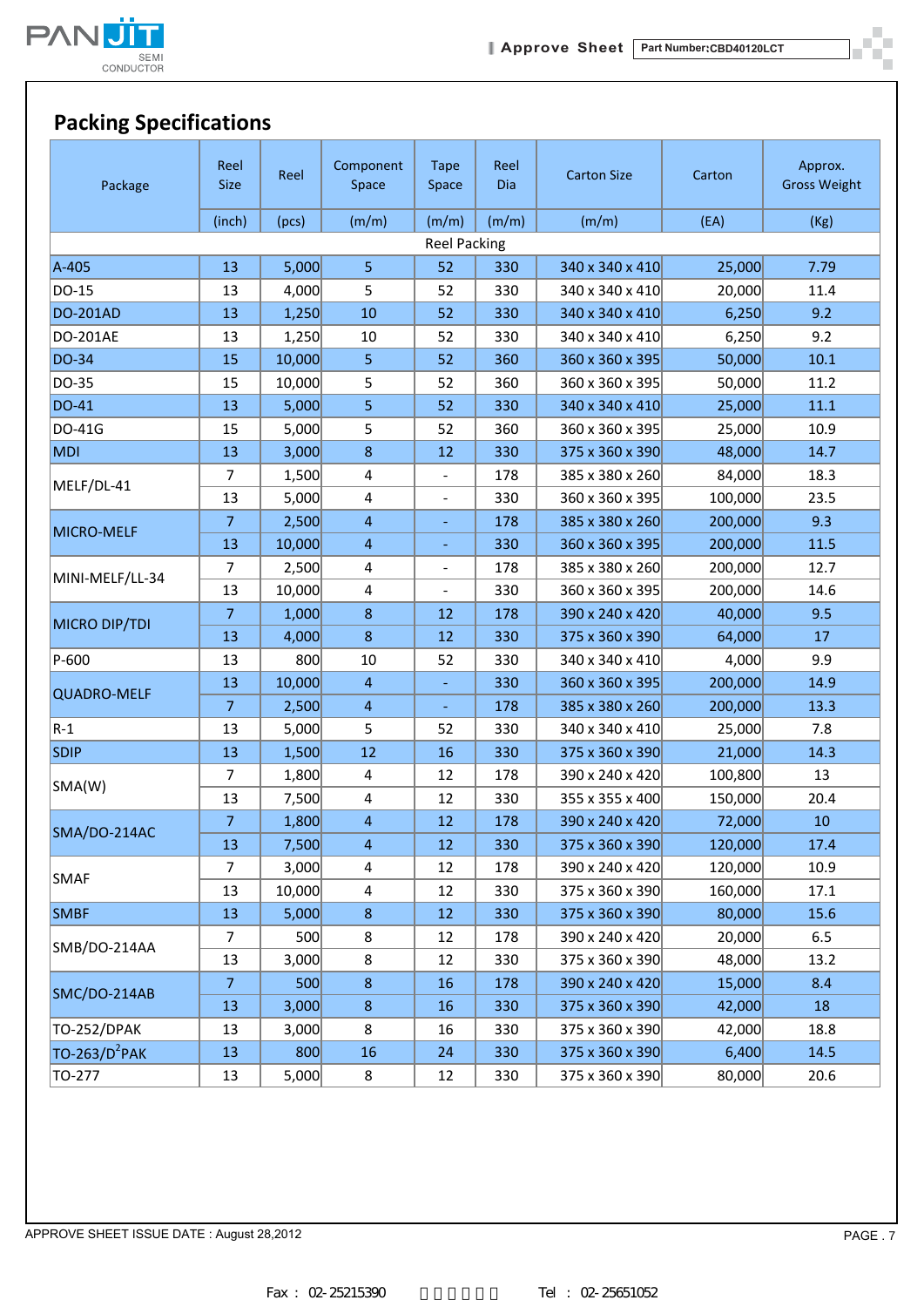

 $\blacksquare$ шí

### **Packing Specifications**

| Package         | <b>Inner Box Size</b> | <b>Box</b>     | <b>Carton Size</b> | Carton  | Appox.<br><b>Gross Weight</b> |  |  |  |  |  |
|-----------------|-----------------------|----------------|--------------------|---------|-------------------------------|--|--|--|--|--|
|                 | (m/m)                 | (EA)           | (m/m)              | (EA)    | (Kg)                          |  |  |  |  |  |
|                 | <b>Bulk Packing</b>   |                |                    |         |                               |  |  |  |  |  |
| $A-405$         | 198 x 84 x 20         | 1,000          | 459 x 214 x 256    | 50,000  | 12.7                          |  |  |  |  |  |
| DO-15           | 200 x 85 x 25         | 1,000          | 459 x 214 x 256    | 40,000  | 20.7                          |  |  |  |  |  |
| <b>DO-201AD</b> | 200 x 85 x 40         | 500            | 459 x 214 x 256    | 12,500  | 16                            |  |  |  |  |  |
| DO-201AE        | 200 x 85 x 40         | 500            | 495 x 214 x 256    | 12,500  | 16                            |  |  |  |  |  |
| <b>DO-34</b>    | 240 x 100 x 90        | 2,000          | 406 x 335 x 257    | 120,000 | 14.5                          |  |  |  |  |  |
| DO-35           | 240 x 100 x 90        | 2,000          | 406 x 335 x 257    | 120,000 | 17.1                          |  |  |  |  |  |
| <b>DO-41</b>    | 198 x 84 x 20         | 1,000          | 459 x 214 x 256    | 50,000  | 19.3                          |  |  |  |  |  |
| <b>DO-41G</b>   | 240 x 100 x 90        | 1,000          | 406 x 335 x 257    | 60,000  | 18.5                          |  |  |  |  |  |
| <b>DIP</b>      |                       | $\equiv$       | 459 x 214 x 256    | 12,000  | 6.5                           |  |  |  |  |  |
| <b>SDIP</b>     |                       | $\blacksquare$ | 459 x 214 x 256    | 24,000  | 15.7                          |  |  |  |  |  |
| $R-1$           | 198 x 84 x 20         | 1,000          | 459 x 214 x 256    | 50,000  | 12.7                          |  |  |  |  |  |
| P-600           | 208 x 90 x 83         | 500            | 459 x 214 x 256    | 5,000   | 11.3                          |  |  |  |  |  |
| <b>ITO-220</b>  | 540 x 145 x 85        | 2,000          | 555 x 306 x 200    | 8,000   | 20.5                          |  |  |  |  |  |
| TO-220          | 540 x 145 x 85        | 2,000          | 555 x 306 x 200    | 8,000   | 22.9                          |  |  |  |  |  |
| TO-251AB/DPAK   | 555 x 145 x 95        | 8,400          | 572 x 306 x 218    | 33,600  | 22                            |  |  |  |  |  |
| TO-3P/TO-247AD  |                       |                | 530 x 243 x 100    | 1,500   | 13.9                          |  |  |  |  |  |
| TO-3PS/TO-247S  |                       |                | 511 x 243 x 107    | 1,500   | 12.2                          |  |  |  |  |  |

| Package         | <b>Inner Box Size</b>     | Ammo  | Component<br><b>Space</b> | Tape<br>Space | <b>Carton Size</b> | Carton  | Appox.<br><b>Gross Weight</b> |
|-----------------|---------------------------|-------|---------------------------|---------------|--------------------|---------|-------------------------------|
|                 | (m/m)                     | (pcs) | (m/m)                     | (m/m)         | (m/m)              | (EA)    | (Kg)                          |
|                 |                           |       | <b>Ammunition Packing</b> |               |                    |         |                               |
| A-405           | 255 x 47 x 150            | 5,000 | 5                         | 26            | 339 x 276 x 330    | 60,000  | 12.4                          |
| A-405           | 255 x 75 x 150            | 5,000 | 5                         | 52            | 339 x 276 x 330    | 40,000  | 16                            |
| <b>DO-15</b>    | 255 x 75 x 150            | 3,000 | 5                         | 52            | 339 x 276 x 330    | 24,000  | 13.3                          |
| <b>DO-201AD</b> | 255 x 47 x 122            | 1,250 | 10                        | 52            | 339 x 276 x 330    | 10,000  | 13.4                          |
| <b>DO-201AE</b> | 255 x 47 x 122            | 1,250 | 10                        | 52            | 339 x 276 x 330    | 10,000  | 13.4                          |
| DO-34           | 248 x 80 x 48             | 5,000 | 5                         | 26            | 406 x 335 x 257    | 150,000 | 14.5                          |
| DO-34           | 248 x 80 x 75             | 5,000 | 5                         | 52            | 406 x 335 x 257    | 100,000 | 12.7                          |
| DO-35           | $248 \times 80 \times 48$ | 5,000 | 5                         | 26            | 406 x 335 x 257    | 150,000 | 16.7                          |
| DO-35           | 248 x 80 x 75             | 5,000 | 5                         | 52            | 406 x 335 x 257    | 100,000 | 15.2                          |
| DO-41           | 255 x 75 x 150            | 5,000 | 5.                        | 52            | 339 x 276 x 330    | 40,000  | 15.9                          |
| <b>DO-41G</b>   | 248 x 80 x 48             | 2,500 | 5                         | 26            | 406 x 335 x 257    | 75,000  | 17.1                          |
| <b>DO-41G</b>   | 248 x 80 x 75             | 2,500 | 5.                        | 52            | 406 x 335 x 257    | 50,000  | 15.6                          |
| $P-600$         | 255 x 47 x 122            | 400   | 10                        | 52            | 339 x 276 x 330    | 3,200   | 8.1                           |
| $R-1$           | $255 \times 47 \times 73$ | 3,000 | 5.                        | 26            | 310 x 268 x 170    | 36,000  | 6.3                           |
| $ R-1 $         | 255 x 73 x 73             | 3,000 | 5                         | 52            | 310 x 268 x 170    | 24,000  | 6.3                           |
| $R-1$           | 255 x 73 x 122            | 5,000 | 5                         | 52            | 339 x 276 x 274    | 40,000  | 10.3                          |

APPROVE SHEET ISSUE DATE : August 28,2012